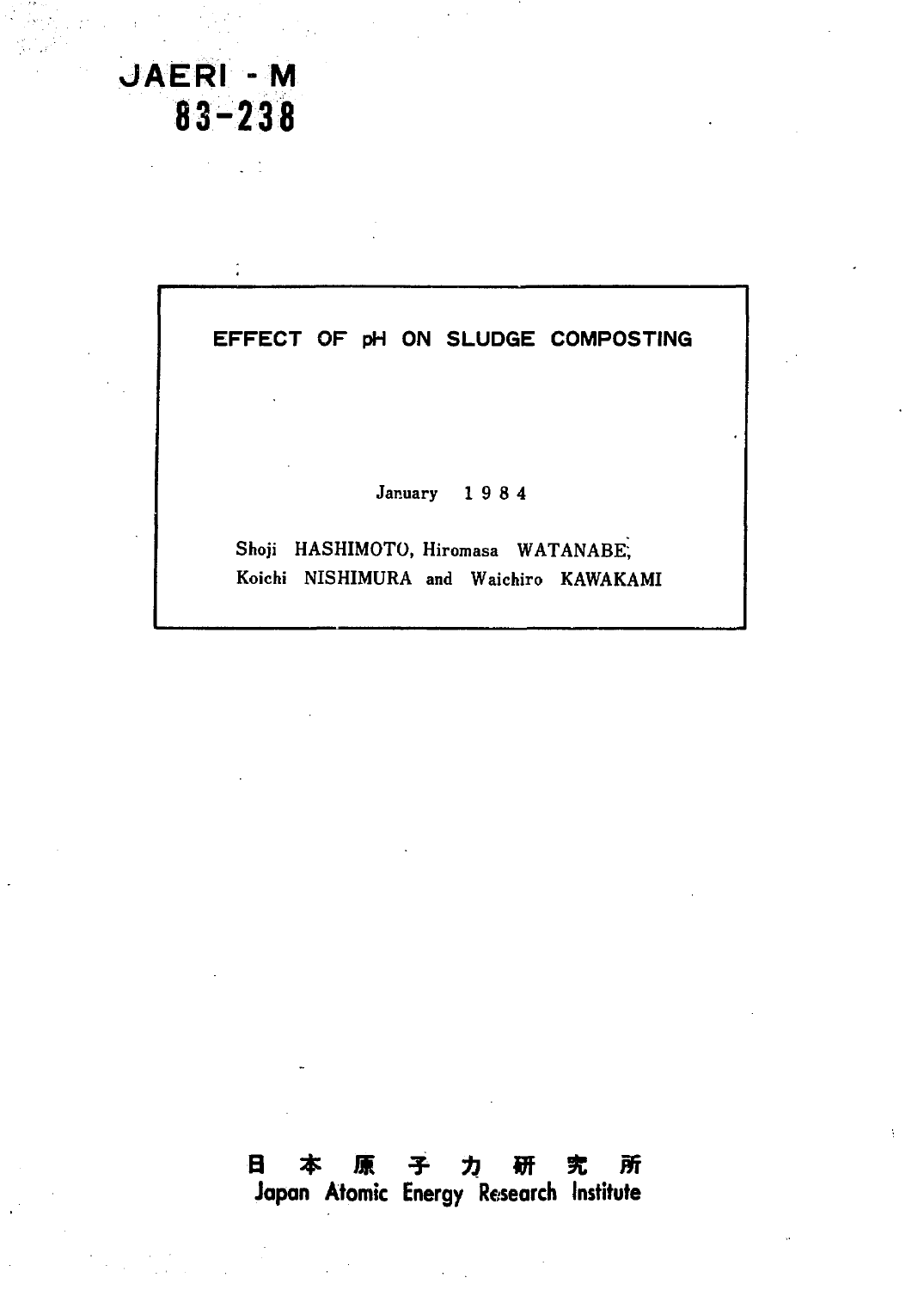**JAERI-M** レポートは,日本原子力研究所が不定期に公刊している研究報告書です。 入手の間合わせは,日本原一力研究所技<mark>術情報部情報資料課(〒319-11 茨城県那珂郡東海村)あて,お</mark> 申しこしください。なお、このほかに財団法人原子力弘済会資料センター(〒319—11 茨<mark>城県</mark>那珂郡東海村 日本原子力研究所内)で複写による実費制布をおこなっております。

JAERI-M reports are issued irregularly.

Inquiries about availabiljty of the reports should be addressed to Information Section, Division of . Technical Information, Japan Atomic Energy Research Institute, Tokai-mura, Naka-gun, Ibaraki-ken<br>319—11, Japan. **319-11, Japan.**

|  |  |  |  | C Japan Atomic Energy Research Institute, 1984 |
|--|--|--|--|------------------------------------------------|
|--|--|--|--|------------------------------------------------|

| 相集兼発行 |   | 日本原子力研究所   |  |
|-------|---|------------|--|
| 印     | 騆 | ㈱原子力資料サービス |  |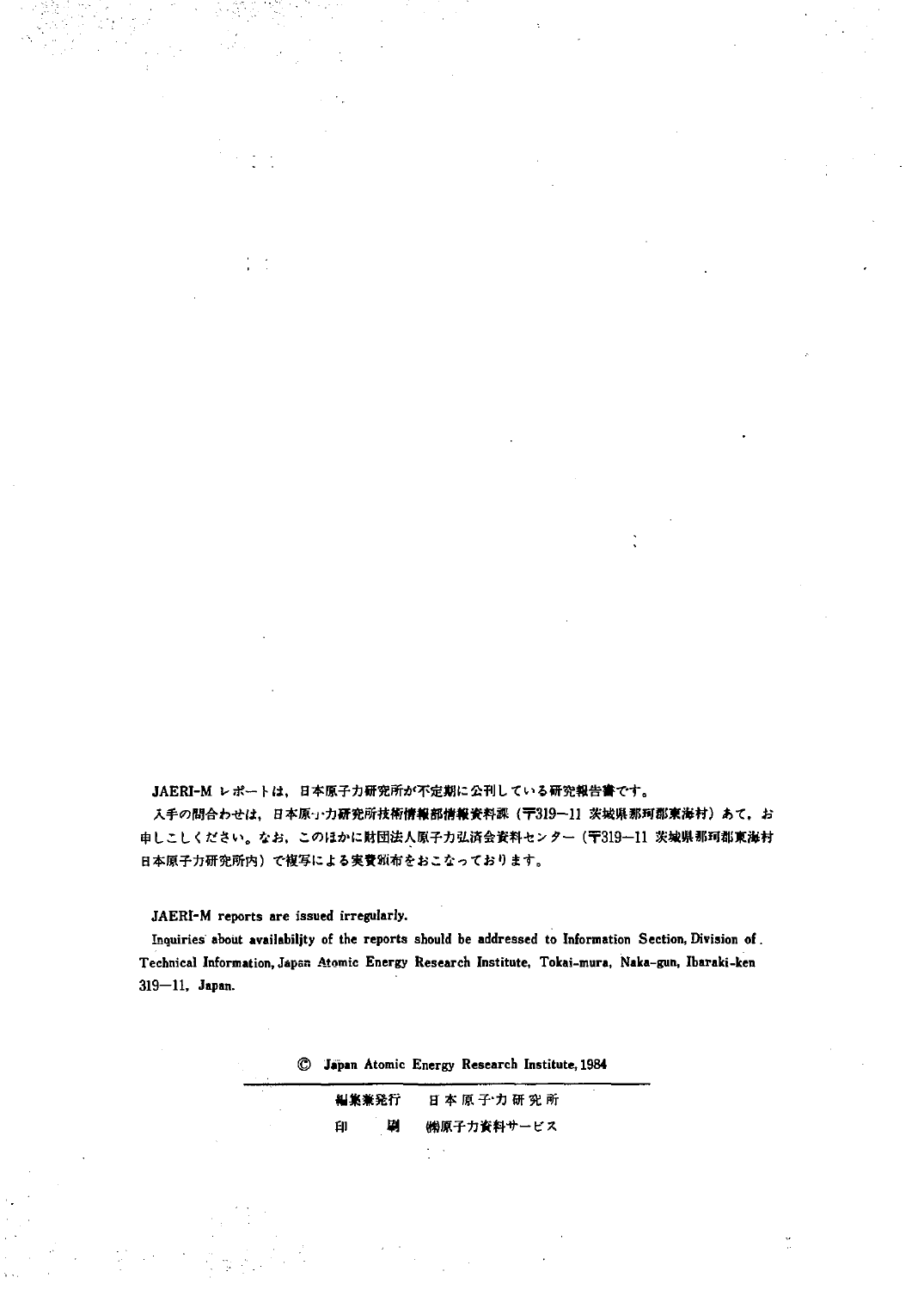#### JAERI-M 83-238 JAERI-M 83 238

Effect of pH on Sludge Composting Effect of pH on S1udge Composting

Shoji HASHIMOTO, Hiromasa WATANABE, Koichi NISHIMURA Shoji HASHIMOTO, Hiromasa WATANABE, Koichi NISHlMURA and Waichiro KAWAKAMI and Waichiro KAWAKAMI Department of Research, Takasaki Radiation Chemistry<br>Research Eatablishment, JAERI<br>(Received December 23, 1983) Research Establishment, JAERI (Received December 23, 1983)

The effect of pH on composting of irradiated sewage The effect of pH on composting of irradiated sewage sludge was discussed. Inorganic materials, such as s1udge was discussed. Inorganic materia1s, such as activated alumina, Kanuma-soil, and Akadama-soil, were activated a1umina, Kanuma-soi1, and Akadama-soi1, were used as bulking agents.  $\,$  Na $_2$ CO $_3$  was used as a pH adjuster. The fermentations were done isothermally at the optimum The fermentations were done isotherma11y at the optimum temperature, 50 °C.

The rate of  $CO_2$  evolution increased initially with time, and then, decreased. The peak value of  $\texttt{CO}_2$  evolution and the time to attain the peak varied by the addition of and the time to attain the peak varied by the addition of Na $_{2}$ CO $_{3}.$  When Kanuma-soil was used as the bulking agent, for example, the peak value became larger as the amount of Na<sub>2</sub>CO<sub>3</sub> was increased to 1.0 % and became smaller over this value. From pH measurements, it was found that the optimum va1ue. From pH measurements, it was found that the optimum pH for fermentation was ranged from 6 to 8 when activated pR for fermentation was ranged from 6 to 8 when activated alumina was used. When other bulking agents were used, a1umina was used. When other bu1king agents were used, the maximum value of CO<sub>2</sub> evolution rate was obtained at pH 7 to 8.5. The peak value and the peak time also varied by 7 to 8.5. The peak va1ue and the peak time a1so varied by the addition of  $NH_{3}$  in the aeration gas.

Keywords: Sludge Treatment, Irradiation, Composting, Bulking Agents, pH, Sodium Carbonate, Fermentation Keywords: Sludge freatment Irradiation, Composting, Bulking Agents, pH, Sodium Carbonate, Fermentation

ł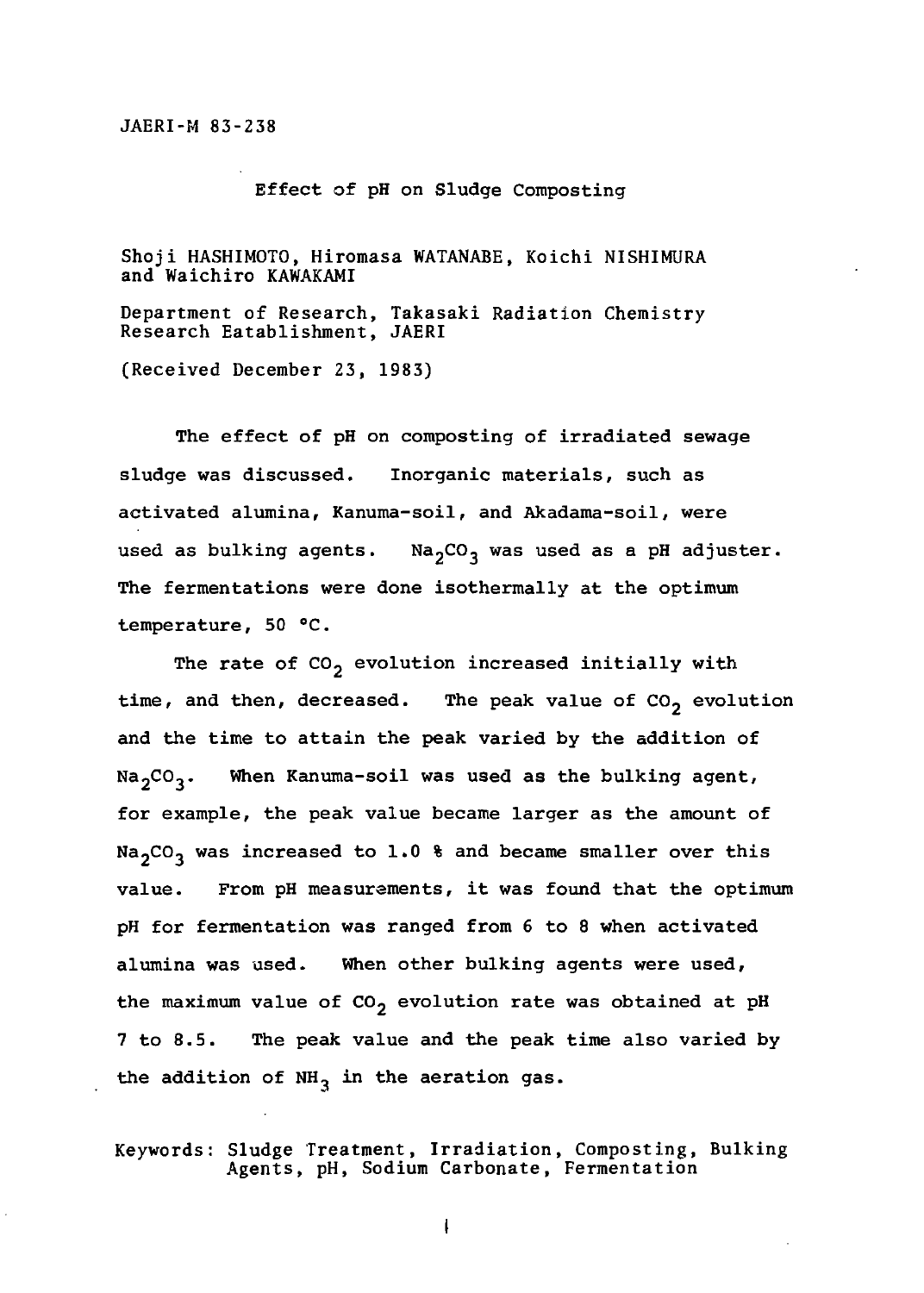# **JAERI -M 83-238** ]AERI-M 83-238

an i

#### 汚泥のコンポスト化におけるpHの影響

#### 日本原子力研究所高崎研究所研究部

#### 橋本 昭司・渡辺 博正・西村 浩一・川上和市郎

#### (1983 12 23日受理〉

照射汚泥のコンポスト化における pHの影響を検討した。通気性改良材として無機物を用い, pHの調整には炭酸ナトリウムを用いた。最適温度である50℃で等温発酵を行い,次の事を明ら かにした。

- 1. 発酵に伴なう炭酸ガスの発生は最初に増加し,その後減少するが、このピーク値およびピ ーク値に違する時間は炭酸ナトリウム添加量によって大きく変化する。
- 2. 通気性改良材として活性アルミナを用いる場合,発酵速度が最大となる pHは 6 ~8 ,鹿 沼土,赤玉土など、他の通気性改良材を用いる場合では7~8.5である。

. N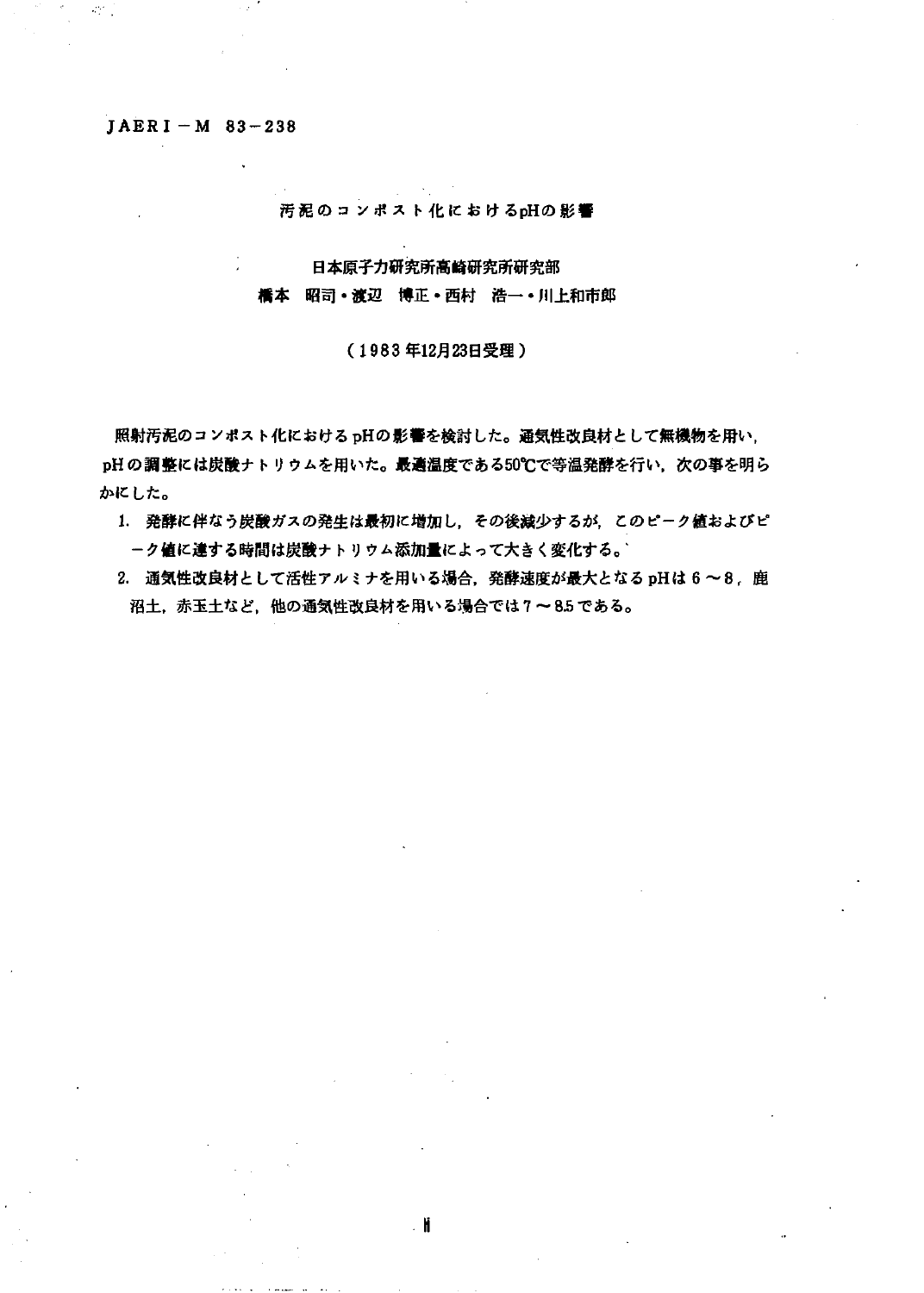# Contents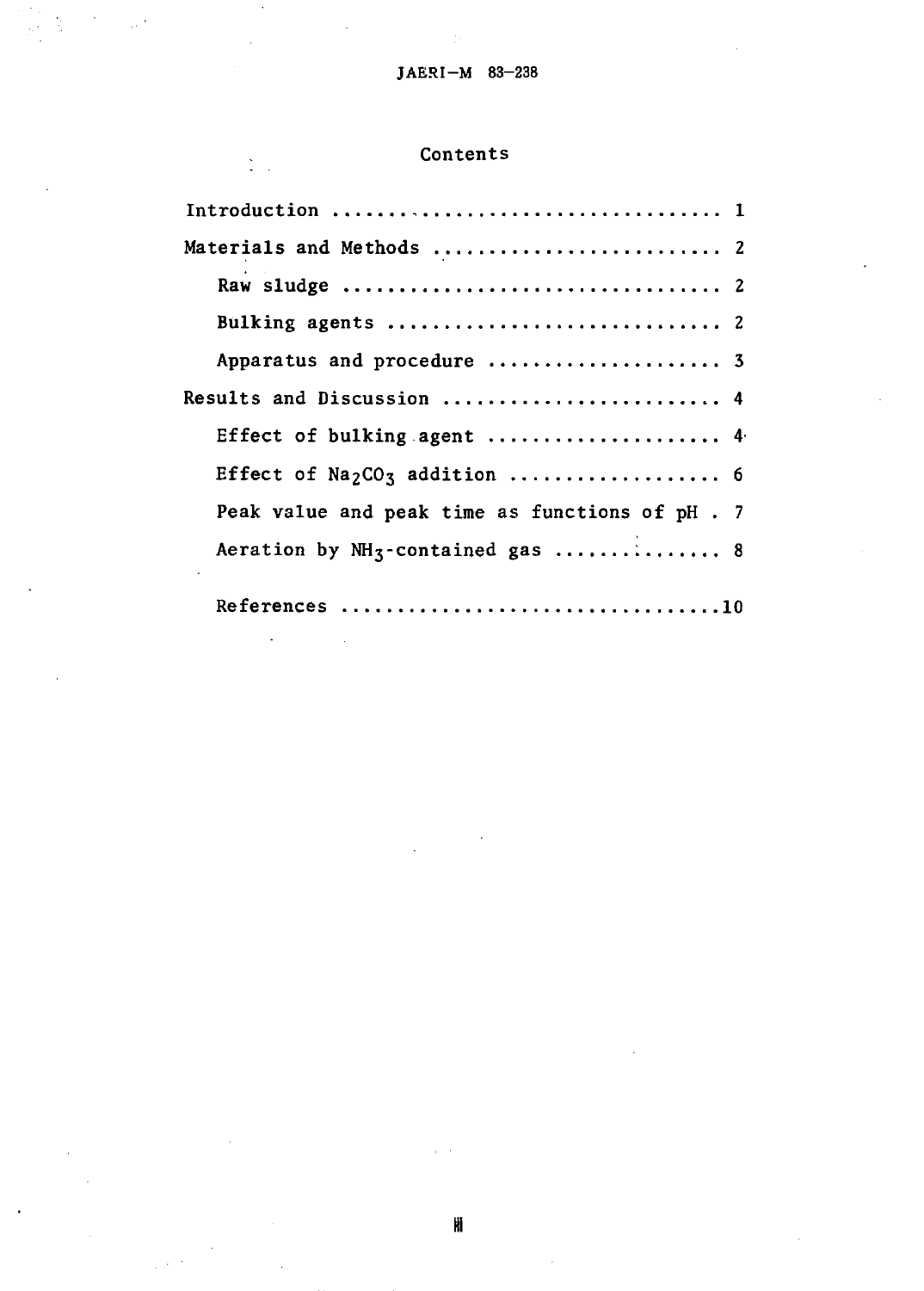#### INTRODUCTION INTRODUCTION

In the land application of sewage sludge, one of the In the 1and app1ication of sewage sludge, one of the important problems is the hazard to public health that may important prob1ems is the hazard to pub1ic hea1th that may be posed by the presence of disease-causing organisms.<sup>1)</sup><br>Radiation treatment is one of the effective methods for Radiation treatment is one of the effective methods for 2),3) 2) 3) disinfection. For example, coliforms in dewatered sludge disinfection. For examp1e, co1iforms in dewatered sludge 4) 4) are sterilized with 0.5 Mrad irradiation. are steri1ized with 0.5 Mrad irradiation.

The direct land application of sewage sludge, however, The direct 1and app1ication of sewage sludge, however, may cause odor or sanitary problems to the neighbors even after irradiation, and plants may be harmed due to rapid after irradiation, and p1ants may be harmed due to rapid fermentation of the sludge in soil. Stabilization of fermentation of the sludge in soi1. Stabi1ization of sewage sludge, for example composting, is considered to sewage sludge, for examp1e composting, is considered to be necessary as well as disinfection in Japan. be necessary as we11 as disinfection in Japan.

Irradiated sludge can be stored for long time without change in quality. This fact leads to an experimental change in qua1ity. This fact 1eads to an experimenta1 merit that the same sludge can be used in a series of merit that the same sludge can be used in a series of experiments and the results are reproducible. We have studied on composting of radiation disinfected experiments and the results are reproducib1e. We have studied on composting of radiation disinfected

sewage sludge. The studies were made on factors affecting sewage sludge. The studies were made on factors affecting on composting rate under isothermal condition and we have 5) reported that the optimum temperature was about 50 °C. As it is not necessary to consider disinfection condition As it is not necessary to consider disinfection condition in the process using irradiated sludge, the composting can in the process using irradiated sludge, the composting can be carried out at the optimum temperature and finished be carried out at the optimum temperature and finished 5)

 $-1-$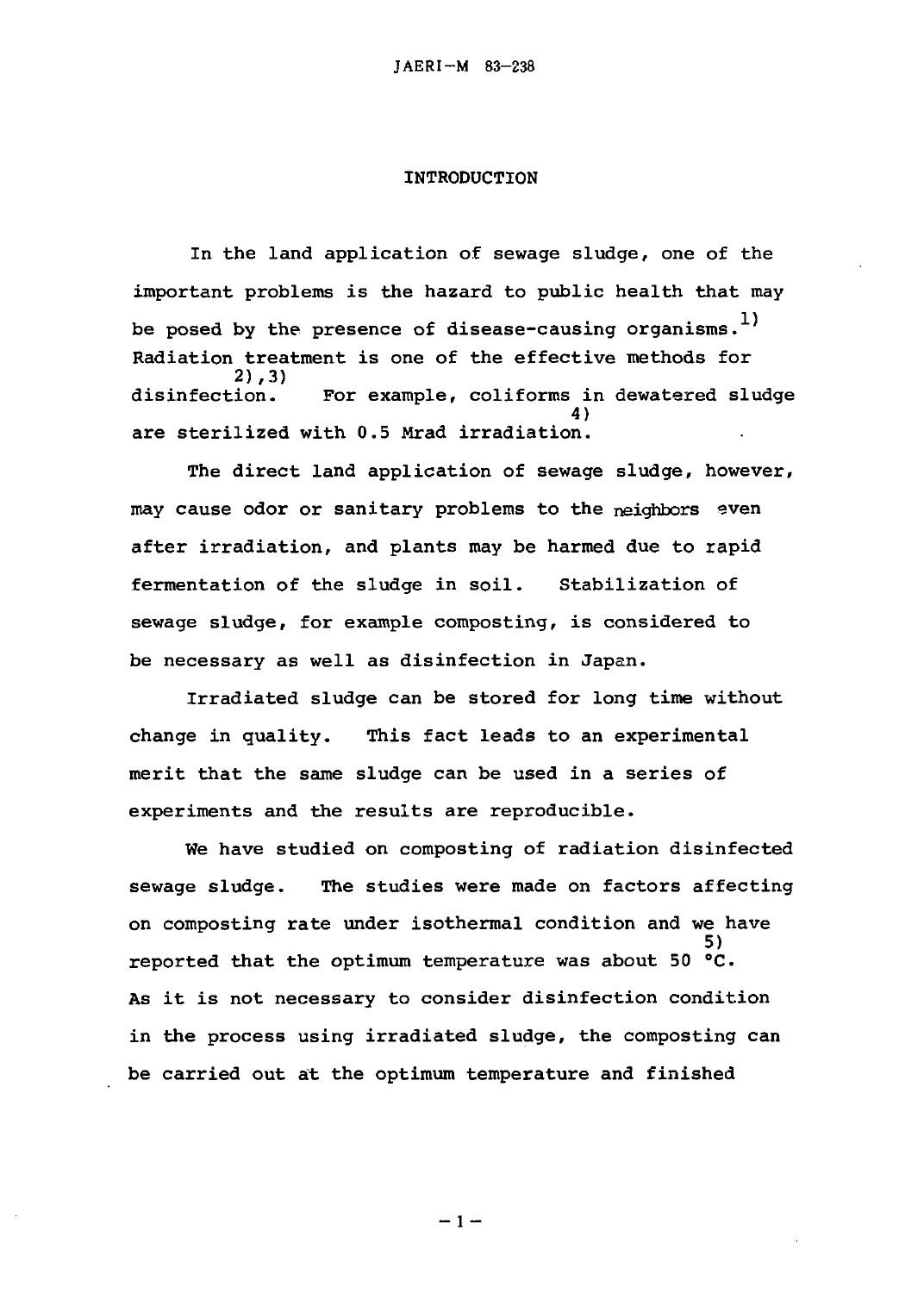in short time. in short time.

We have also studied on another important factor, pH, in isothermal composting using irradiated sludge and the in isotherma1 composting using irradiated s1udge and the results are reported here.

## MATERIALS AND METHODS MATERIALS AND METHODS

#### Raw sludge

Raw sludge<br>Dewatered sludge by centrifugation from purification plants in Maebashi city was used. The sludge contained a polymer floccurant. Water content of the sludge was about 76 - 82 % and volatile solid content 76 - 83 %. The sludge was irradiated at a dose rate of 1 Mrad/h for 3 hours using Co-60 source and stored at 4 °C. By this irradiation, the total count of coliform in the sludge is reduced to almost zero from  $3 \mathrm{x} 10^8$  counts/g and the total count of bacteria is reduced to  $10^{\text{3}}$  counts/g from io<sup>9</sup> counts/g. 6) 10' counts/g.

# Bulking agents

Addition of bulking agent is necessary to maintain an aerobic condition. Inorganic materials were used as the bulking agents to avoid errors due to fermentation of the bulking agent itself. Kind, particle size, and amount of the bulking agents used in this experiment are shown in

 $-2-$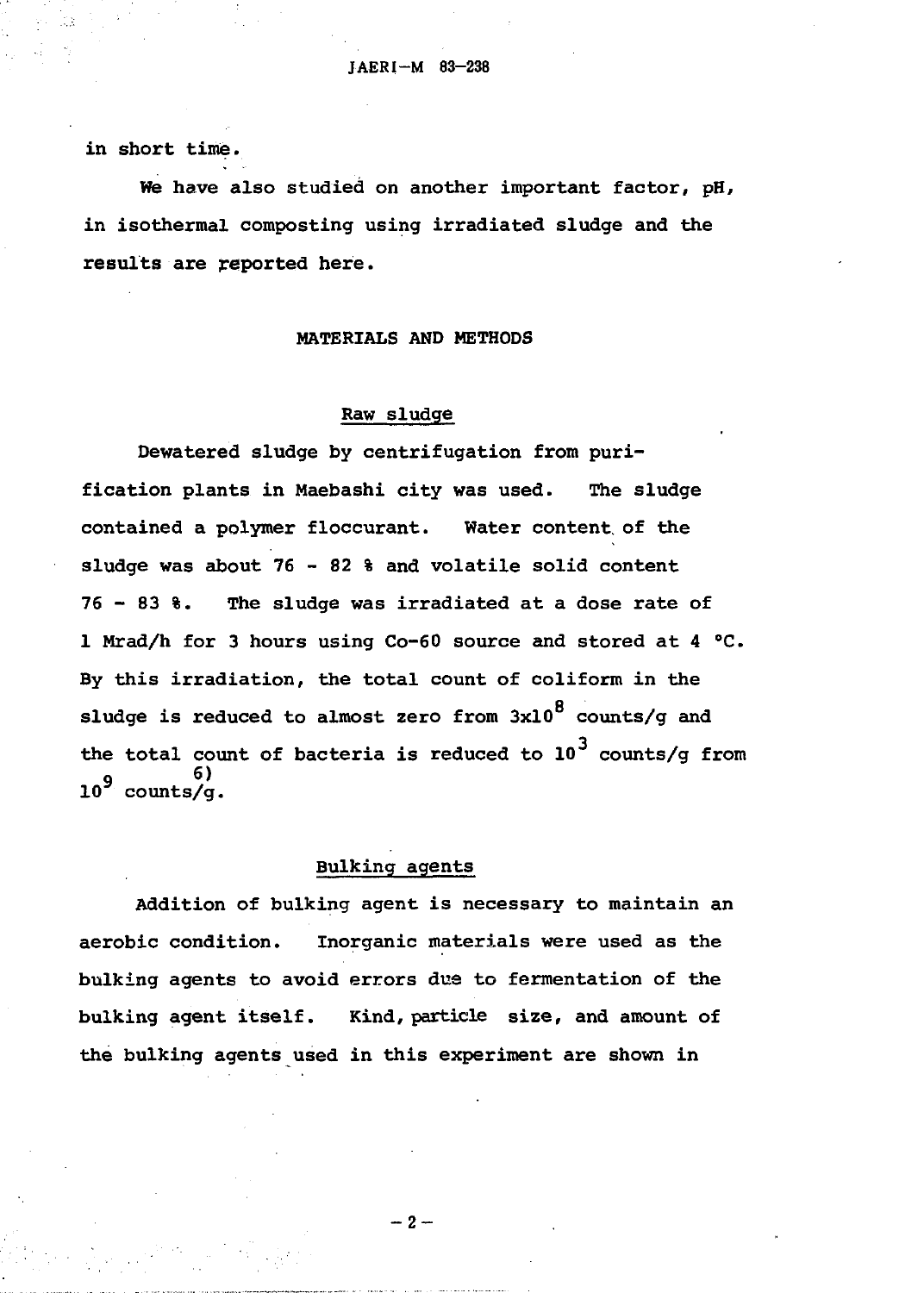Table 1. All the bulking agents, except quartz sand, are porous and absorb moisture in the sludge.

# Apparatus and procedure

The apparatus used is the same one as in the previous 5) 5) paper. The fermentor is a 50 ml glass ware which has a perforated plate in the bottom, and is placed in a water<br>bath to keep the fermentation temperature constant. bath to keep the fermentation temperature constant.

Fermentation of irradiated sludge does not start<br>even in aerobic condition, hence we added a commercial even in aerobic condition, hence we added a commercial starter including seed bacteria ( called Thomas-bacteria\*) starter including seed bacteria ( cal1ed Thomas-bacteria to initiate fermentation. The amount of the seed was 10 to initiate fermentation. The amount of the seed was 10<br>wt % of the sludge. 10 g of the irradiated sludge was mixed with the balking agent and seed, and put into the fermentors. In a part of experiments, certain amount of Na2CO3 was also mixed with raw materials as pH adjuster. Na<sup>2</sup> C03 was also mixed with raw materials as pH adjuster. Aeration was carried out at 50 ml/min using an air pump. The gas was previously passed through a humidifier to keep The gas was previously passed through a humidifier to keep water content of the raw material constant. Refined water content of heraw material constant. Refined water was used as bubbling solution in the humidifier, water was used as bubbling solution in the humidifier, but in a part of experiments,  $NH_{4}$ OH aqueous solutions were ur id.

Concentrations of  $CO_2$  and  $NH_3$  in the exhaust gas were measured by an infrared analyzer (Beckman, Model B-64 ) and gas detector tubes ( Komyo Rikagaku Kogyo, No. 105 SC ),

\* Seed for composting composed of various bacteria. \* Seed for composting composed of various bacteria.

 $-3-$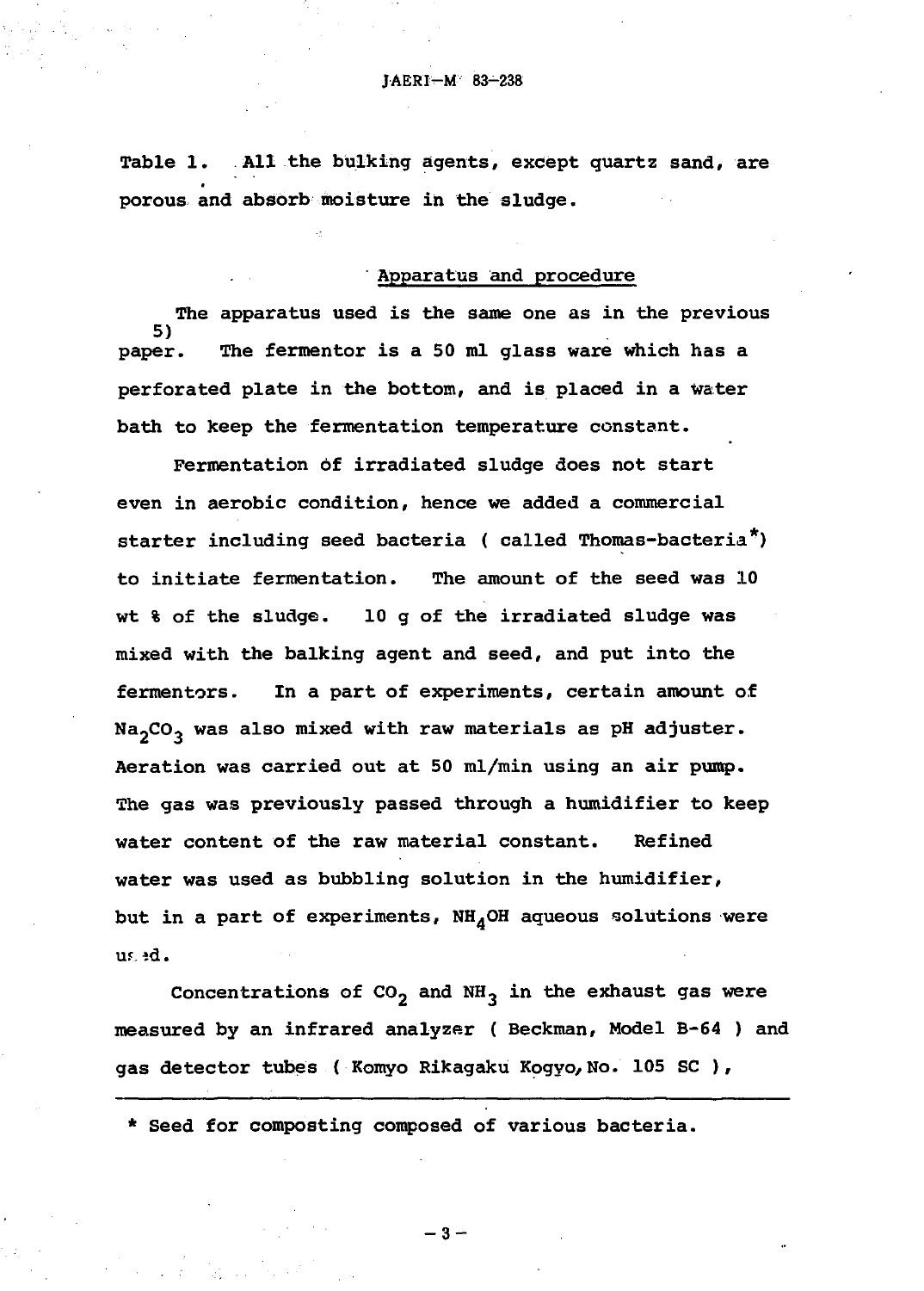respectively. The pH of the raw material was measured respectively. The pH of the raw material was measured<br>by a pH meter ( Hitachi, M-5 ) in slurry by adding 5 times weight of water. weight of water.

#### RESULTS AND DISCUSSION

# Effect of bulking agent RESULTS AND DISCUSSION Effect of bulking agent

We have previously carried out a liquid chromatographic We have previously carried out a liquid chromatographic<br>study on water extracts from composts of various fermentation steps and reported that the concentration of easily tation steps and reported that the concentration of easily decomposable organics decreased with CO, evolution in decomposable organics decreased with COl evolution in fermentation process and became almost zero when the carbon conversion exceeded  $30$   $\delta$ . conversion exceeded  $30$   $\hat{\textbf{s}}$ . This fact shows that the rate of  ${\rm CO}_2$  evolution is an effective measure of fermentation. 7)

Fig. 1 shows  $co_2$  evolution curves in composting when the various raw materials were used. The fermentations the various raw materials were used. The fermentations<br>were done at the optimum temperature, 50 °C. As the optimum value of water content is known to be about 40 -8) 60 %, the amounts of the bulking agents were decided by 60も, the amounts of the bulking agents were decided by considering the range of water content and to get a good aerobic condition. Among the bulking agents used, aerobic condition. Among the bulking agents used, quartz sand only did not absorb water and large amounts<br>were required to get a good aerobic condition. The<br>overall water contents of raw materials are also shown in were required to get a good aerobic condition. The overall water contents of raw materials are also shown in Table 1. The value of the water content of raw material 8)

 $-4-$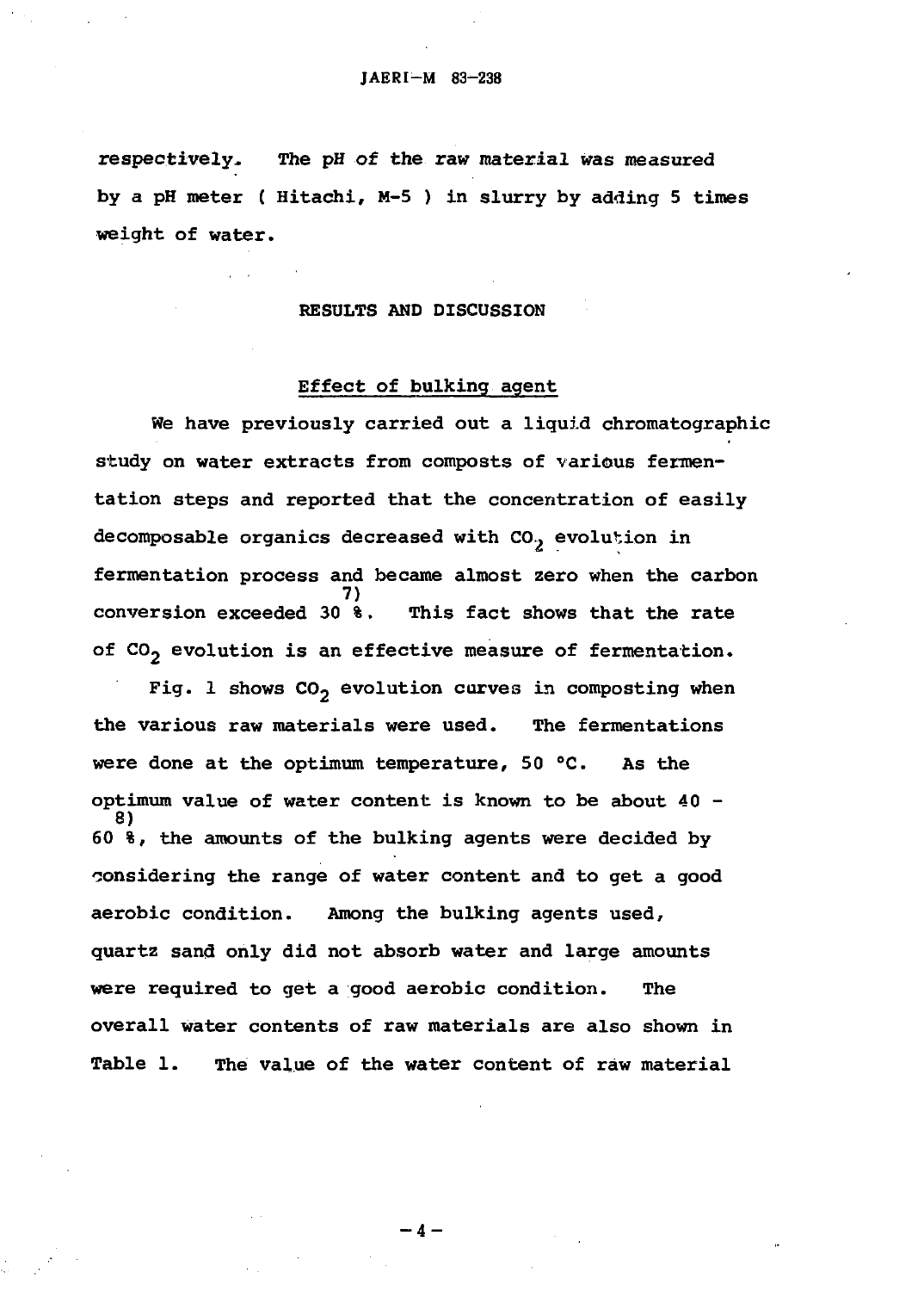mixed with quartz sand ( M-7 ) is 32 % and rather small.<br>But the quartz sand does not absorb water, the water But the quartz sand does not absorb water, the water content of the sludge particle in raw material is considered content of the s1udge particle in raw materia1 is considered to be enough for fermentation.

Rate of CO<sub>2</sub> evolution is proportional to CO<sub>2</sub> concentration in exhaust gas and  $1.0$  %  $\mathrm{co}_2$  concentration is equal to  $5x10^{-2}$  g (  $1.1x10^{-3}$  mol ) CO<sub>2</sub> evolution per unit time ( h ). ( h ).

As shown in Fig. 1,  ${{\rm co}_2}$  concentration in exhaust gas increase initially, and then decrease. The peak value increase initia11y, and then decrease. The peak va1ue and the time to attain the peak vary by bulking agents. and the time to attain the peak vary by bu1king agents. The peak value is the highest and the peak time is the shortest when the base type activated alumina is used. Le rate of  ${\rm co}_2^{}$  evolution is also high in the case of the neutral-type activated alumina. For Kanuma-soil and quartz sand, the rates of  $co_2$  evolution are low and long times are necessary to attain the peak values. Fermentation scarcely proceeds for the case of Akadama-soil. scarce1y proceeds for the case of Akadama-soi1.

In Table 1, pH values of raw materials are also shown. n Tab1e 1, pH va1ues of raw materials are also shown. The pH values of the sewage sludge used in these experiments The pH va1ues of the sewage s1udge used in these experiments are about 5.87 to 5.96 and additions. of Kanuma-soil, Akadamasoil, and quartz sand scarcely affect on pH. On the other hand, the pH values decrease by the addition of acidtype activated alumina to 5.13 and increase to 7.59 and type activated a1umina to 5.13 and increase to 7.59 and 8.02 by adding neutral-type and base-type, respectively. 8.02 by adding neutra1-type and base-type, respective1y.

 $-5-$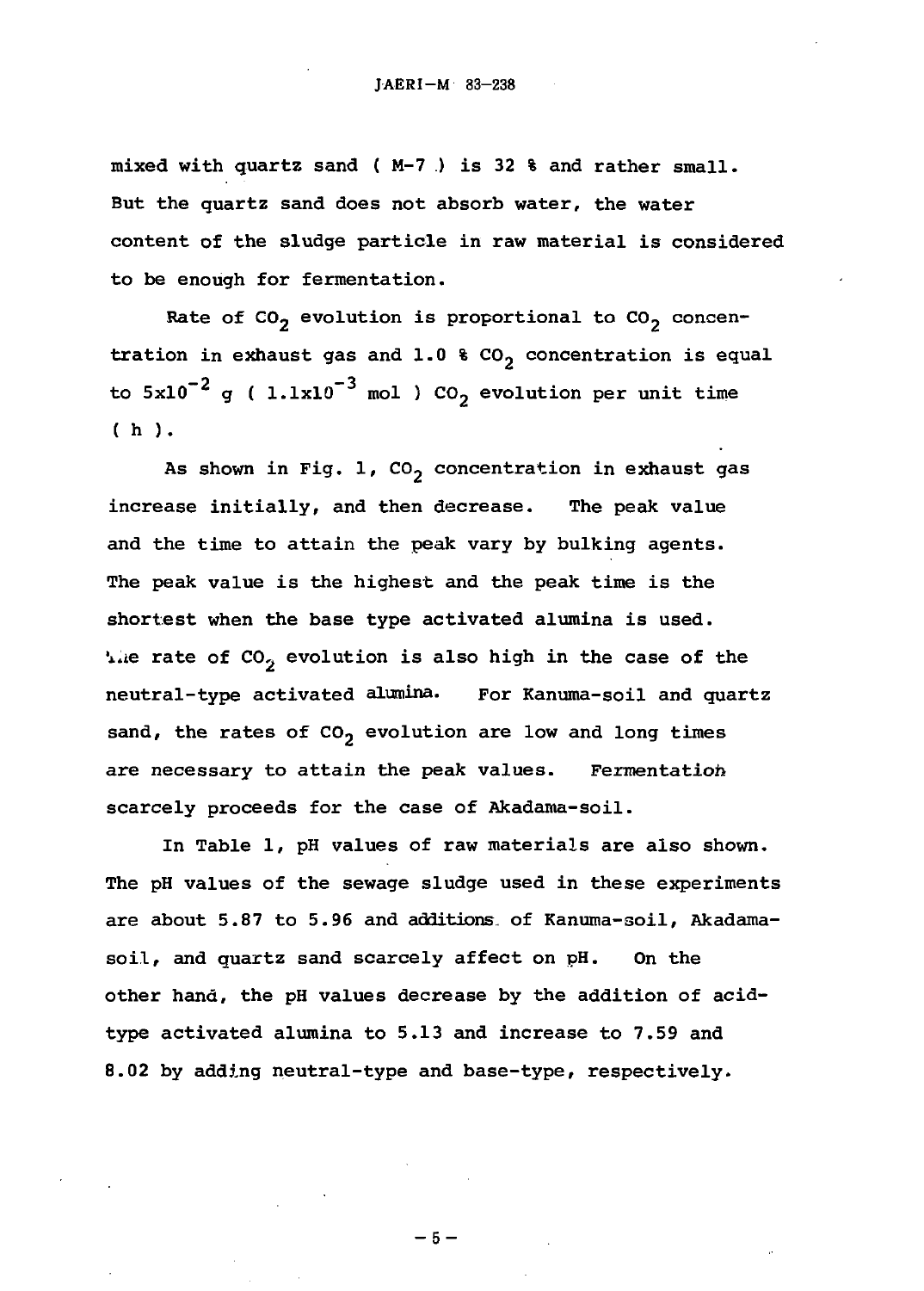# Effect of Na<sub>2</sub>CO<sub>3</sub> addition

Fig. 2 shows CO<sub>2</sub> evolution curves for various amounts of Na<sub>2</sub>CO<sub>3</sub> added in M-5. In this case, Kanuma-soil was used as the bulking agent. The  ${{\rm co}}_2$  concentration was initially high for large amounts of  $\texttt{Na}_2\texttt{CO}_3$  and became almost zero within 1 hour in all cases. In the sewage a1most zero within 1 hour in a11 cases. In the sewaqe sludge, organic acids are contained and the initial  ${\rm co}_2$ evolution may be induced by the reaction between  $\mathtt{Na_{2}CO_{3}}$ and the organic acids. The CO<sub>2</sub> evolution with fermentation is seriously affected by the amounts of  ${\tt Na}_2{\tt CO}_3$  as shown in Fig. 2. Peak value of  $\mathrm{co}_2$  concentration in the exhaust gas is about 0.5 % and peak time is 62 hours for without  $\texttt{Na}_2\texttt{CO}_3\texttt{.}$ Peak values increase to 0.7 % and peak times are significantly shortened to 20 hours by the additions of 0.5 and cant1y shortened to 20 hours by the additions of 0.5 and 1.0 % (4.5 and 9.0x10<sup>-4</sup> mol). When the amount of  $\text{Na}_2\text{CO}_3$ becomes larger than 1.0 %, the peak value becomes smaller becomes 1arqer than 1.0 %, the peak va1ue becomes sma11er and the peak time becomes longer again. and the peak time becomes 10nqer again. 9)

Fig. 3 shows  ${\rm CO}_2$  evolution curves of M-4 for various amounts of  $\text{Na}_2\text{CO}_3$ . In this raw material, 30 - 60 mesh activated alumina was used as the bulking agent. The activated a1umina was used as the bu1kinq aqent. The peak value of CO<sub>2</sub> concentration is high even without adding  $Na_2CO_3$  and the curves scarcely change by the increase of  $Na_{2}CO_{3}$  addition to 1 %. When the amount of  $Na_{2}CO_{3}$  becomes larger than about 2 %, the peak value remarkably decreases 1arger than about 2も, the peak va1ue remarkab1y decreases and the peak time becomes very long. and the peak time becomes very 1ong.

 $-6-$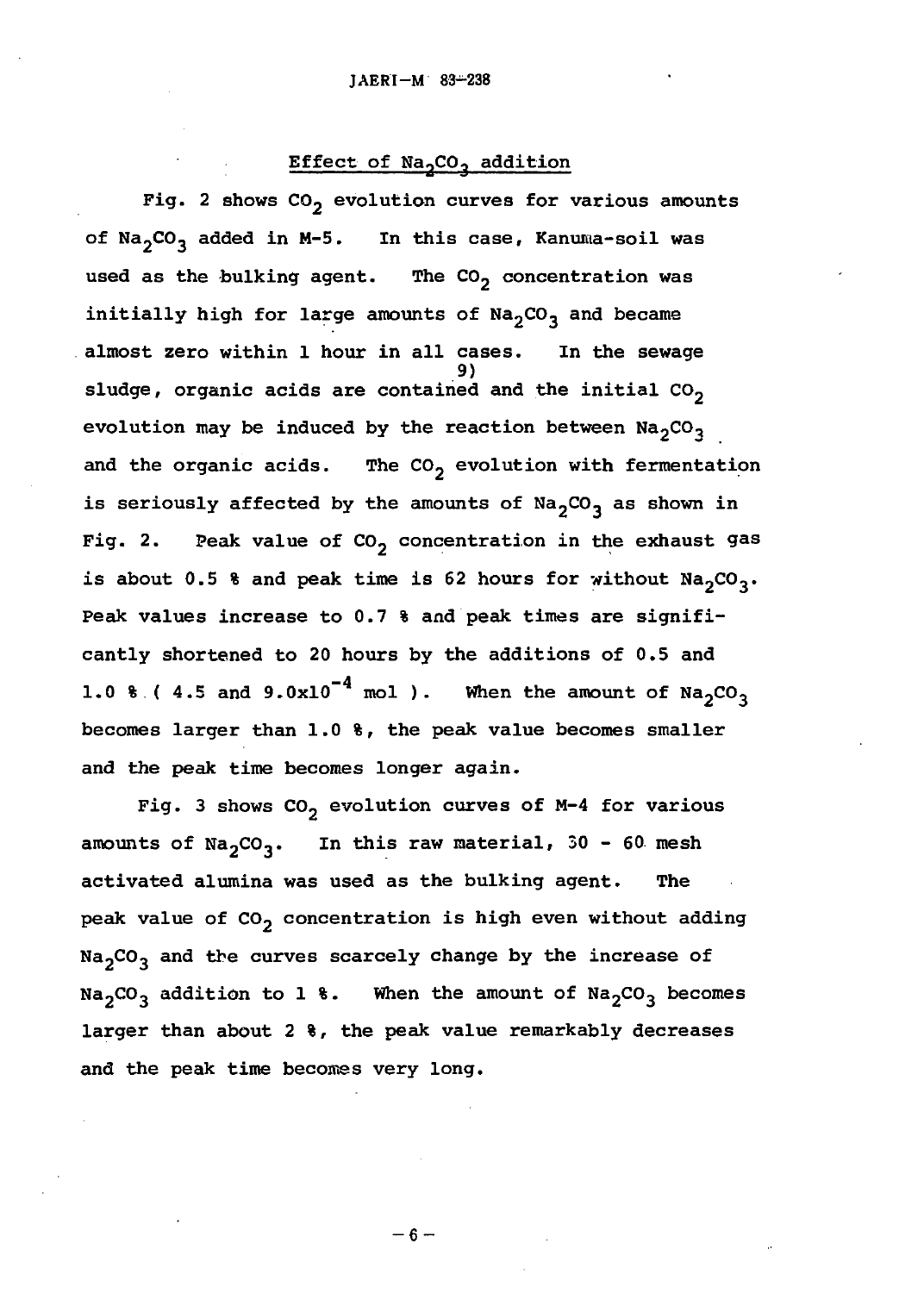Initial pH values of raw materials are shown as Initial pH values cf raw materials are shown as functions of amounts of  $\texttt{Na}_2\texttt{CO}_3$  in Fig. 4. When Kanumasoil is used as the bulking agent, the effect of  $\mathtt{Na}_2\mathtt{CO}_3$ addition on pH is large and the value is ranged from about 6.0 to 9.0 for the change of amounts of  $\texttt{Na}_2\texttt{CO}_3$  from 0 to 2.0 %. On the other hand, when the activated alumina is used, the pH value is large even without  $\texttt{Na}_2\texttt{CO}_3$  and the range is 8.2 to 9.5. From these results, it is shown that the fermentation rate remarkably depends on pH of raw materials. materials.

## Peak value and peak time as functions of pH Peak value and peak time as functions of pH

Fig. 5 shows the peak value and the peak time as Fig. 5 shows the peak value and the peak time as functions of pH at the initial stage. The raw materials used in this plot are M-1 to 4. The initial pH was adjusted by using  $\texttt{Na}_2\texttt{CO}_3$ . The peak value,  $\texttt{h}_\texttt{p}$ , and the peak time,  $\tau_{\rm p'}$ , are shown by the ratios to those of fermentation in which 30 - 60 mesh activated alumina was used without adding  $\texttt{Na}_2\texttt{CO}_3$ . The maximum value of  $\texttt{h}_\texttt{p}$  and the minimum value of  $\tau_{\perp}$  are obtained at neutral pH and it seems that the optimum pH for fermentation is ranged from 6 to 8 in the optimum pH for fermentation is ranged from 6 to 8 in these experimental conditions. these experimental conditions.

The same plot for Kanuma-soil, Akadama-soil, and le same plot for Kanuma-soil , Akadama-soil , anu quartz sand is shown in Fig. 6.  $h_p$  and  $\tau_p$  are also normalized to the values for the activated alumina.<br>
-7-

 $-7 -$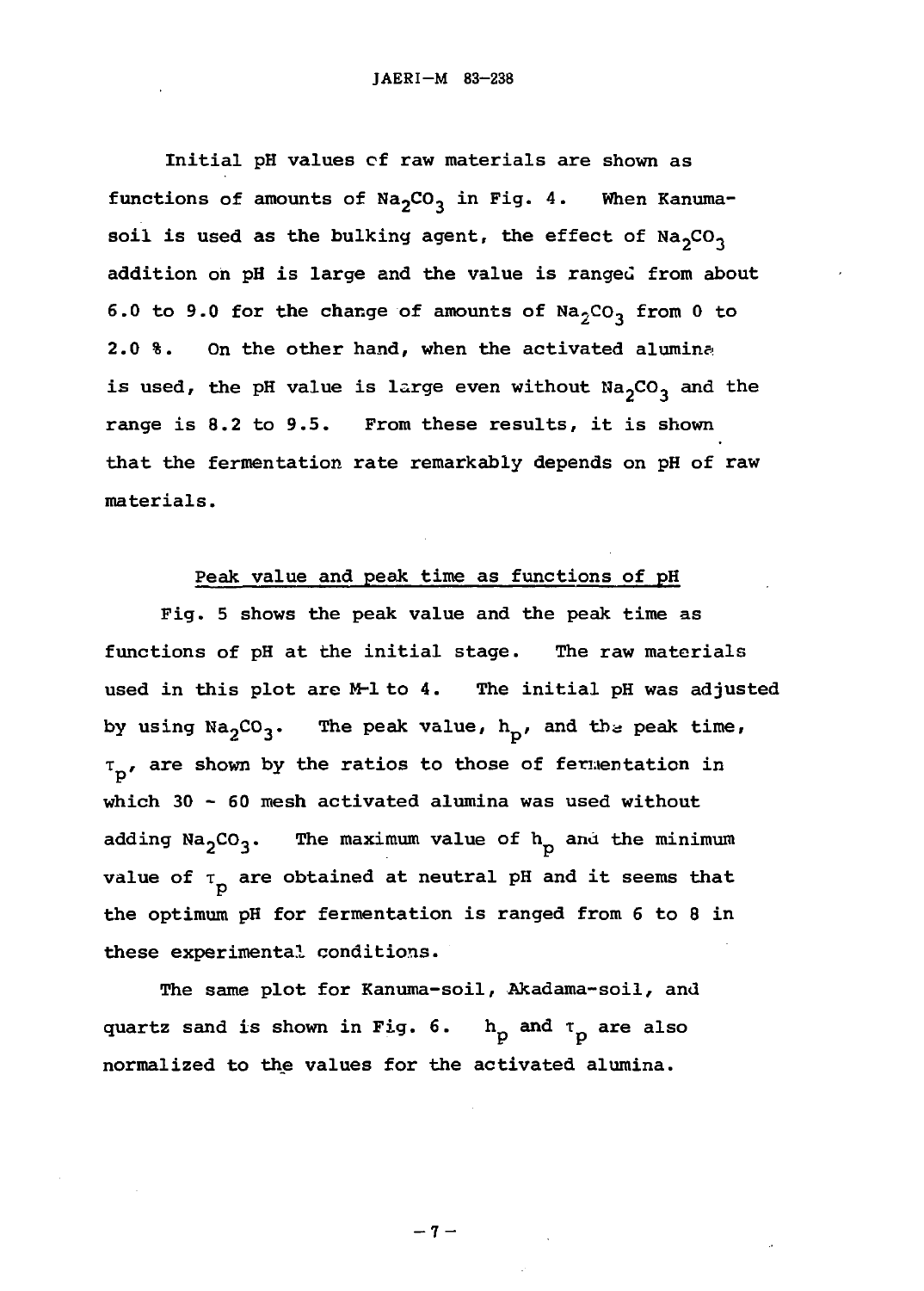Although  $h^{\vphantom{\dagger}}_{\mathsf{D}}$  and  $\tau^{\vphantom{\dagger}}_{\mathsf{D}}$  are rather scattered in this figure, the similar curves as in Fig. 5 are obtained. The maximum value of  $h_n$  is seen at pH 7.5 to 8.0 and the minimum value of  $\tau_{\rm p}$  at 8.0. The maximum value of  $\rm h_{\rm p}$  is about 0.9 and smaller than that in Fig. 5. The minimum value of  $\tau_{\bf p}$  is about 1.2 and larger than that in Fig. 5. The optimum about 1.2 and 1arger hanthat in Fig. 5. The optimum pH seems to be ranged from 7 to 8.5 and rather high compared pH seems to be ranged from 7 to 8.5 and rather high compared with that for the activated alumina. In the fermentation process,  $NH_3$  is always generated as will be mentioned in the next section and the absorbance of NH<sub>3</sub> increases pH of the mixture. The difference of the optimum pH between activated alumina and other bulking agents may be due to activated a1umina and other bu1king agents may be due to that of adsorptive power for  $NH_3$ .

# Aeration by NH<sub>2</sub>-contained gas

Fig. 7 shows  $CO_2$  evolution curves of M - 7 obtained under aeration by NH<sub>3</sub>-contained gas. In these experiments, various  $NH_{4}$ OH concentration solutions were used for the bubbling water as pH adjuster instead of Na<sub>2</sub>CO<sub>3</sub>. The NH<sub>3</sub><br>concentration in the air after passing through the humidiconcentration in the air after passing through the humidifier varied with time, for example, from 340 to 80 ppm fier varied wih time, for examp1e, from 340 to 80 ppm within 2 days, when the gas flow rate was 50 ml/min and within 2 days, when the gas f10w rate was 50 m1/min and  $3.3x10^{-3}$  mol/1 NH<sub>4</sub>OH solution was used as the bubbling water. The summations of NH<sub>3</sub> evoluted from the solution were  $6x10^{-4}$  and  $9x10^{-4}$  mol after 1 and 2 days, respectively.

 $-8-$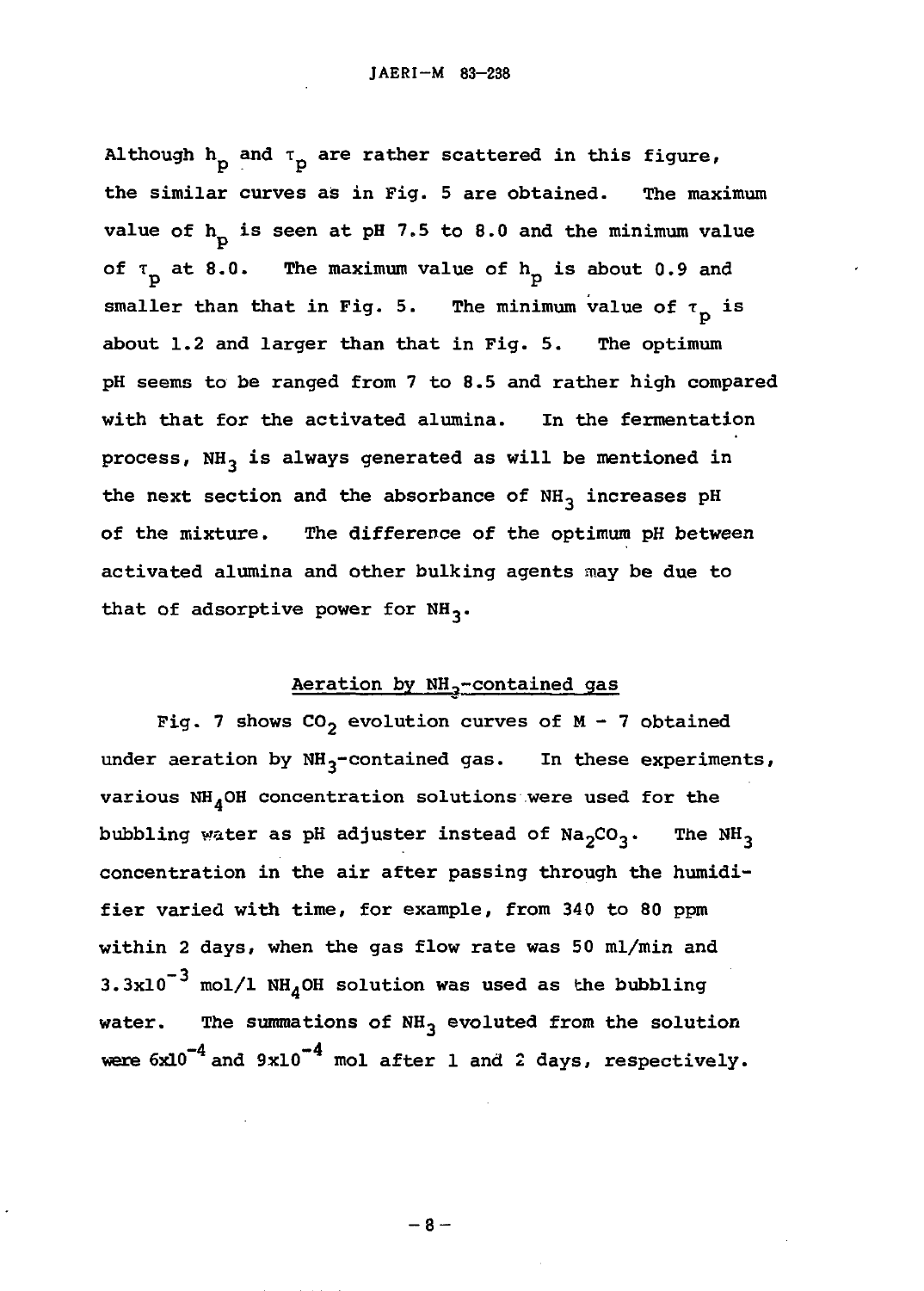As shown in Fig. 7, the maximum  $co<sub>2</sub>$  concentration increases for 3.3x10<sup>-3</sup> mol/l NH<sub>A</sub>OH solution, but decreases above this  $NH<sub>4</sub>$ OH concentration. The peak time is short for the large peak value. Fermentation scarcely proceed when the peak va1ue. Fermentation scarce1y proceed when the concentration of NH4OH in the bubbling water exceeds 1.7x concentration of NH40H in the bubb1ing water exceeds 1.7x  $10^{-1}$  mol/l.

NH<sub>3</sub> is always evoluted in the process of fermentation. Table 2 shows an example of NH<sub>3</sub> evolution with fermentation time.  $M - 4$  was used without adding  $Na_2CO_3$ . It can be seen that  $NH_{3}$  concentration in the exhaust gas is comparable with that when the 3.3x10 $^{-3}$  mol/l NH<sub>4</sub>OH solution was used as the bubbling water and it may be so1ution was used as the bubb1ing water and it may be useful to reuse the NH<sub>3</sub>-contained exhaust gas from a fermentor, in which the fermentation is proceeding, as fermentor, in which the fermentation is proceeding, as an aeration gas for another fermentor at the start up. an aeration gas for another fermentor at the start up.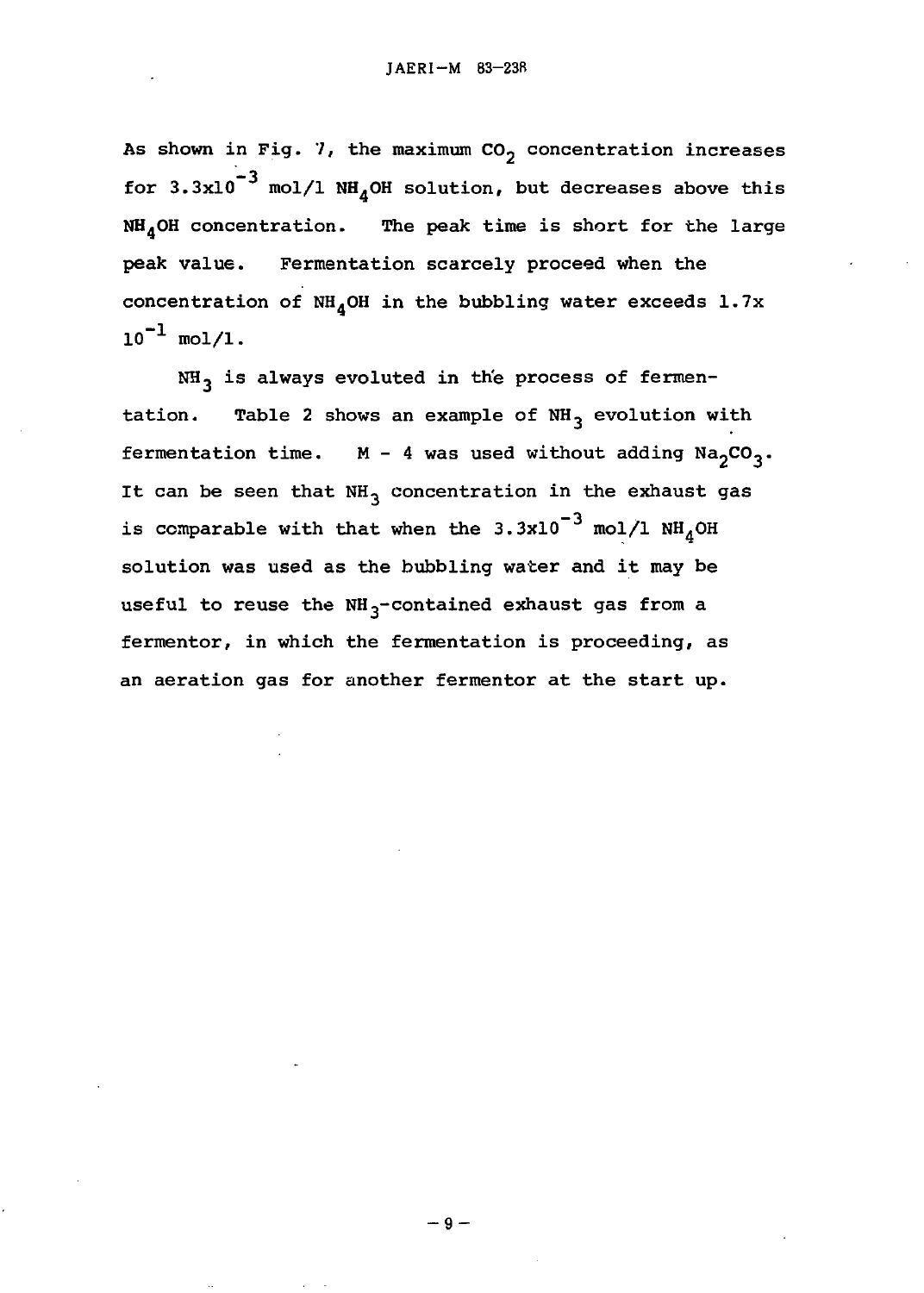# References References

1. J.D. Donald, M. N. Guentzel, M.J. Ibarra, B. E. Moore, and B. P. Sagik, Appl. Environ. Microbiol., 39(1), 118 ( 1980 ). 118 ( 1980 ).

2. I. Wizigmann, Proceeding of the First International Conference of ESNA Working Groupe on " Waste Irradiation ", Munich, 1976.

3. J.G. Trump, et al., Proceeding of the Second International Conference of ESNA Working Groupe on " Waste Irradiation ", Upsala, 1977.

4. H. Watanabe, H. Ito, H. Iizuka, and M. Takehisa, 4. H. Watanabe, H. to H. Iizuka, and M.. Takehisa, Hakkokogaku, 59 (5), 449 ( 1981 ). Hakkokogaku, 59 (5), 449 ( 1981 ).

5. W. Kawakami, S. Hashimoto, H. Watanabe, K. Nishimura, H. Watanabe, H. Ito, and M. Takehisa, Radiat. Nishimura, H. Watanabe, H. Ito, and M. Takehisa, Radiat. Phys. Chem.,  $18(3,4)$ , 771 ( 1981).

6. H. Watanabe, Private Comunication.

7. S. Hashimoto, H. Watanabe, K. Nishimura, and W. Kawakami, <u>Hakkokogaku, 61</u>(2), 77 (1983).

8. K. C. Shin, Kogaitotaisaku, 16(2), 132 (1979).

9. S. Hashimoto, H. Watanabe, K. Nishimura, and 9. S. Hashimoto, H. Watanabe, K. Nishimura, and W. Kawakami, Hakkokogaku, 61(2), 69(1983).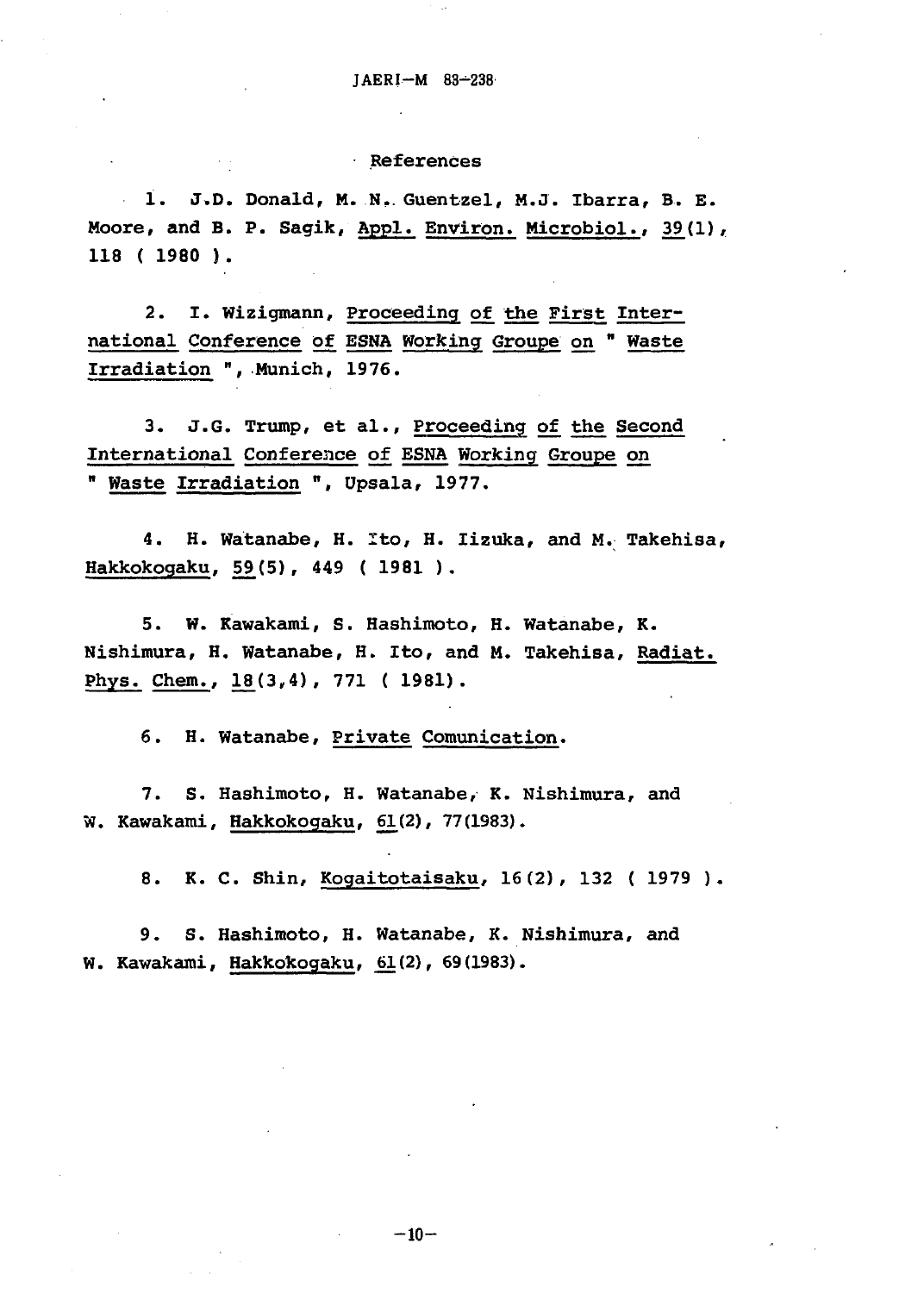| Raw            | <b>Bulking agent</b>                             | Water  | рH      |      |
|----------------|--------------------------------------------------|--------|---------|------|
| material       | kind                                             | weight | content |      |
| $M - 1$        | Activated alumina<br>$Acid-type, 70-230$ mesh)   | 10q    | 40 %    | 5.13 |
| $\overline{2}$ | Activated alumina<br>(neutral-type, 70-230 mesh) | 10     | 40      | 7.59 |
| 3              | Activated alumina<br>(base-type, 70-230 mesh)    | 10     | 40      | 8.02 |
| 4              | Activated alumina<br>$(30 - 60$ mesh)            | 10     | 40      | 8.19 |
| 5              | Kanuma-soil<br>$(16-60$ mesh)                    | 3      | 61      | 5.86 |
| 6              | **<br>Akadama-soil<br>$(16 - 60$ mesh)           | 7      | 46      | 5.83 |
| 7              | Quartz sand<br>(30-50 mesh)                      | 15     | 32      | 5.91 |

#### Table 1 Raw materials used for composting

Weight of sludge; 10 g, seed bacteria; l g.

**\* A yellow color pumice-soil made of clay.** \* A ye110w co1or pumice-soi1 made of c1ay.

**\*\* A red-brown color pumice-soil made of clay.** \*\* A red-brown co1or pumice-soi1 made of c1ay.

**Table 2 NH, evolution with fermentation time** Tab1e 2 NH3 evo1ution with fermentation time

| Time (h)             | 8   | 21  | -26 | 47  | 57 | 75 |  |
|----------------------|-----|-----|-----|-----|----|----|--|
| $NH3$ conc.<br>(ppm) | 240 | 440 | 200 | 130 | 65 | 55 |  |

Raw material; M - 4, fermentation temp.; 50 °C, aeration rate; 50 ml/min.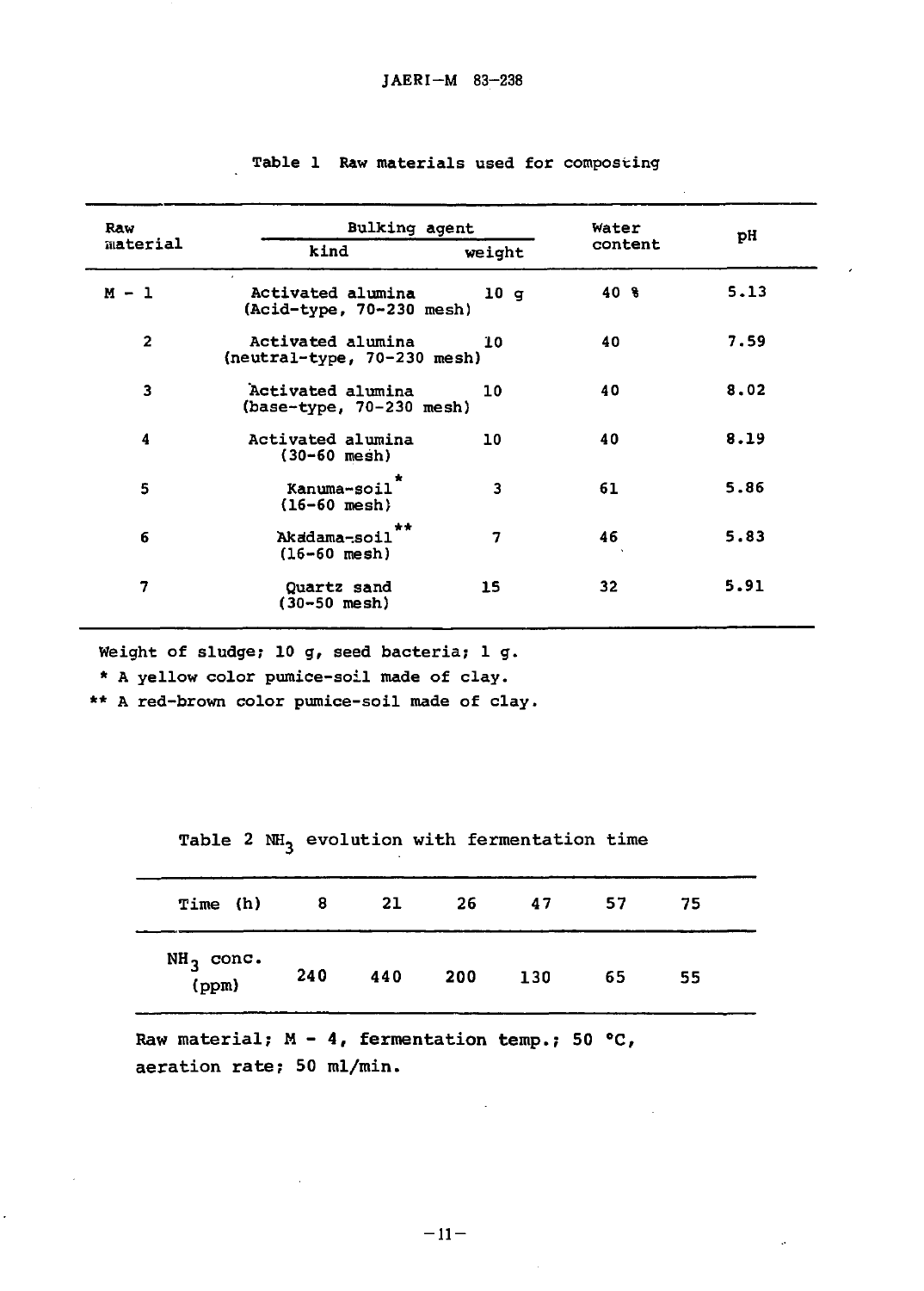

Raw material; M-5. Amounts of Na<sub>2</sub>CO<sub>3</sub>;  $-0.5, -2.08.$  $1.0,$ ---0, Other conditions are the same as in Fig. 1.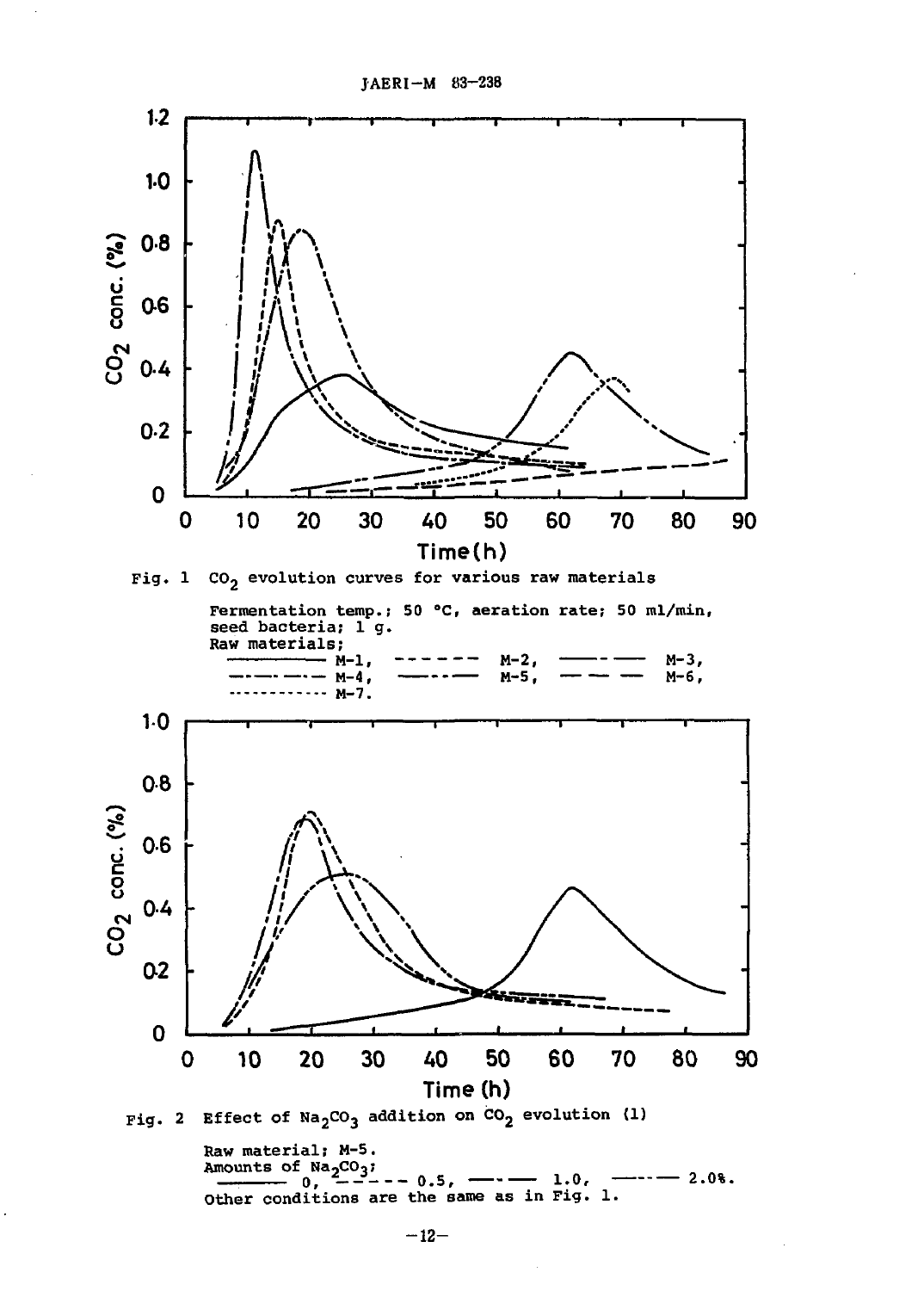JAERI-M 83-238



Fig. 3 Effect of  $Na_2CO_3$  addition on  $CO_2$  evolution (2)

Raw material; M-4.<br>Amounts of  $Na_2CO_3$ ;  $\overline{\mathbf{0}}$ .  $-0.5,$  $2.08.$  $-1.0,$ .. Other conditions are the same as in Fig. 1.



Fig. 4 Initial values of pH as functions of amounts of  $Na_2CO_3$ Raw materials; —О— м-5, ---∆--- м-4.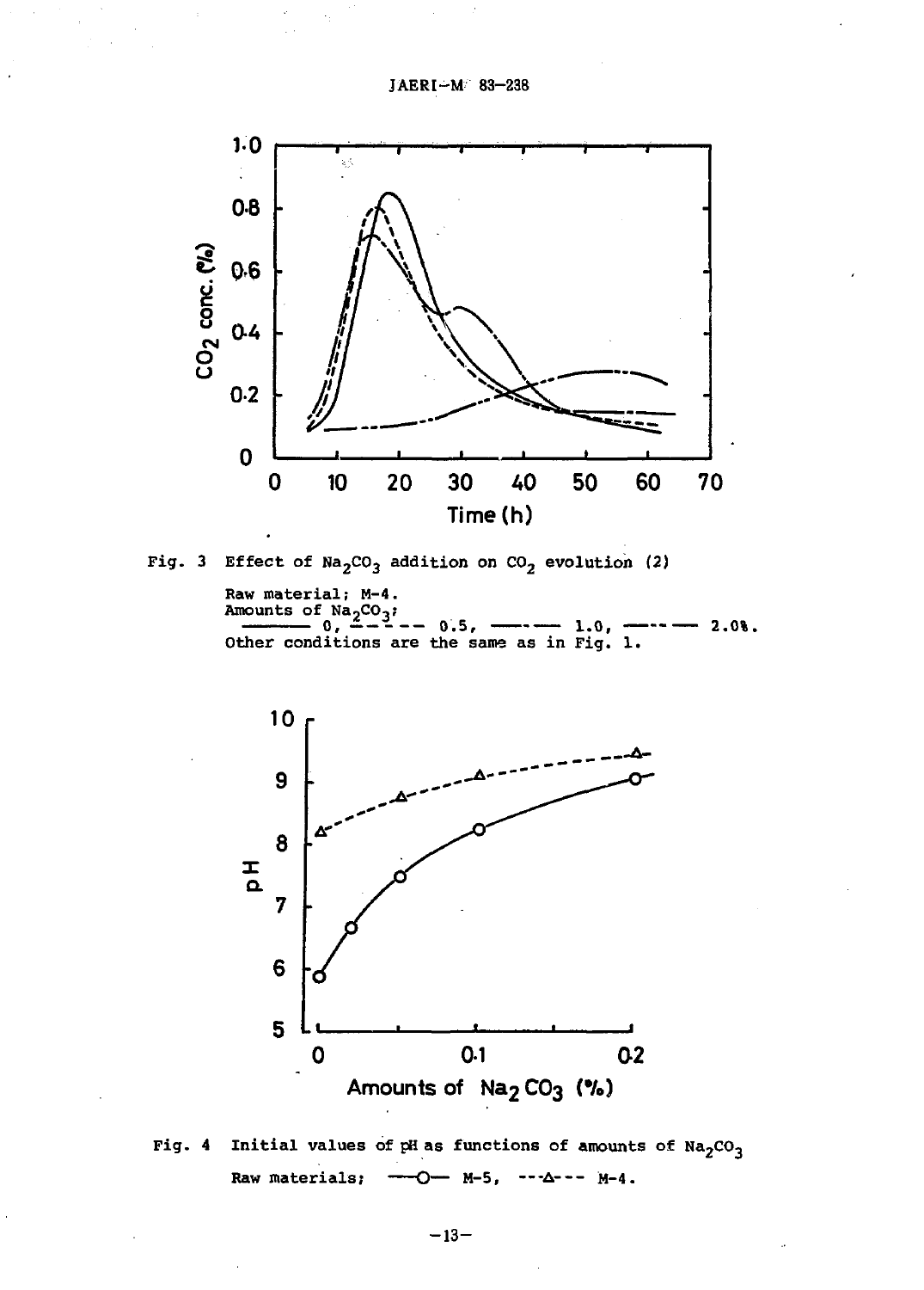

Fig. 5 Variations of peak value and peak time of  $CO_2$ <br>evolution rate with pH (1)



Fig. 6 Variations of peak value and peak time of  $CO_2$ <br>evolution rate with pH (2)